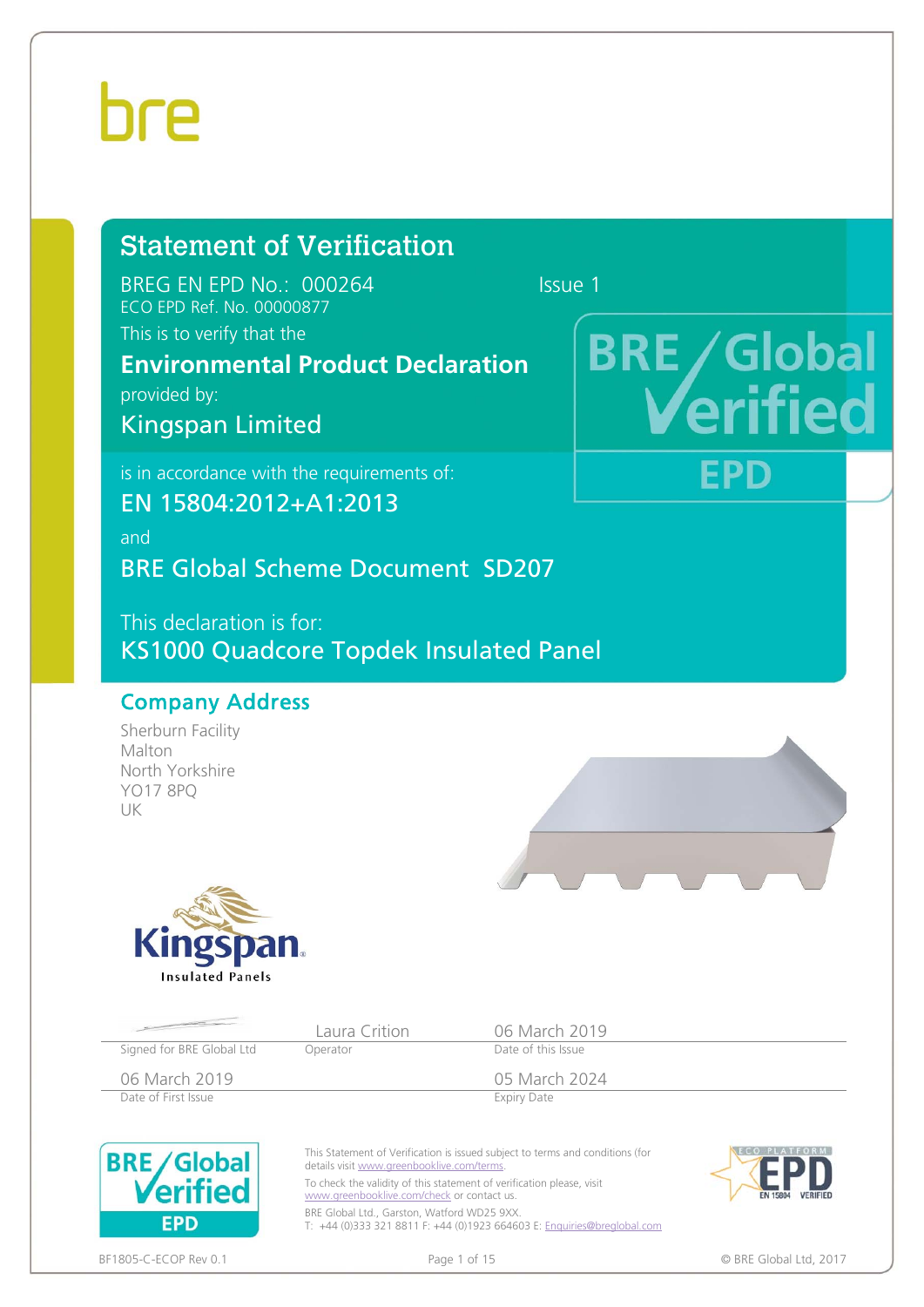#### Environmental Product Declaration

#### **EPD Number: 000264**

#### **General Information**

| <b>EPD Programme Operator</b>                                                                                                                                                                                                                                                                                                                 | <b>Applicable Product Category Rules</b>                                                                                                                      |  |  |  |  |
|-----------------------------------------------------------------------------------------------------------------------------------------------------------------------------------------------------------------------------------------------------------------------------------------------------------------------------------------------|---------------------------------------------------------------------------------------------------------------------------------------------------------------|--|--|--|--|
| <b>BRE Global</b><br>Watford, Herts<br><b>WD25 9XX</b><br>United Kingdom                                                                                                                                                                                                                                                                      | BRE Environmental Profiles 2013 Product Category Rules<br>for Type III environmental product declaration of construction<br>products to EN 15804:2012+A1:2013 |  |  |  |  |
| <b>Commissioner of LCA study</b>                                                                                                                                                                                                                                                                                                              | <b>LCA consultant/Tool</b>                                                                                                                                    |  |  |  |  |
| Kingspan Limited<br><b>Holywell Facility</b><br><b>Greenfield Business Park</b><br><b>Bagillt Road</b><br>Holywell<br>CH87GJ<br>UK.                                                                                                                                                                                                           | <b>BRE LINA v2.0.8</b>                                                                                                                                        |  |  |  |  |
| <b>Declared/Functional Unit</b>                                                                                                                                                                                                                                                                                                               | <b>Applicability/Coverage</b>                                                                                                                                 |  |  |  |  |
| 1 square meter of Quadcore Topdek insulated<br>panel, used as a roof panel                                                                                                                                                                                                                                                                    | Manufacturer specific product.                                                                                                                                |  |  |  |  |
| <b>EPD Type</b>                                                                                                                                                                                                                                                                                                                               | <b>Background database</b>                                                                                                                                    |  |  |  |  |
| Cradle to Grave with options                                                                                                                                                                                                                                                                                                                  | ecoinvent                                                                                                                                                     |  |  |  |  |
|                                                                                                                                                                                                                                                                                                                                               | <b>Demonstration of Verification</b>                                                                                                                          |  |  |  |  |
|                                                                                                                                                                                                                                                                                                                                               | CEN standard EN 15804 serves as the core PCR a                                                                                                                |  |  |  |  |
| $\Box$ Internal                                                                                                                                                                                                                                                                                                                               | Independent verification of the declaration and data according to EN ISO 14025:2010<br>$\boxtimes$ External                                                   |  |  |  |  |
|                                                                                                                                                                                                                                                                                                                                               | (Where appropriate b) Third party verifier:<br>Nigel Jones                                                                                                    |  |  |  |  |
| a: Product category rules                                                                                                                                                                                                                                                                                                                     | b: Optional for business-to-business communication; mandatory for business-to-consumer communication (see EN ISO 14025:2010, 9.4)                             |  |  |  |  |
|                                                                                                                                                                                                                                                                                                                                               | <b>Comparability</b>                                                                                                                                          |  |  |  |  |
| Environmental product declarations from different programmes may not be comparable if not compliant with<br>EN 15804:2012+A1:2013. Comparability is further dependent on the specific product category rules, system boundaries<br>and allocations, and background data sources. See Clause 5.3 of EN 15804:2012+A1:2013 for further guidance |                                                                                                                                                               |  |  |  |  |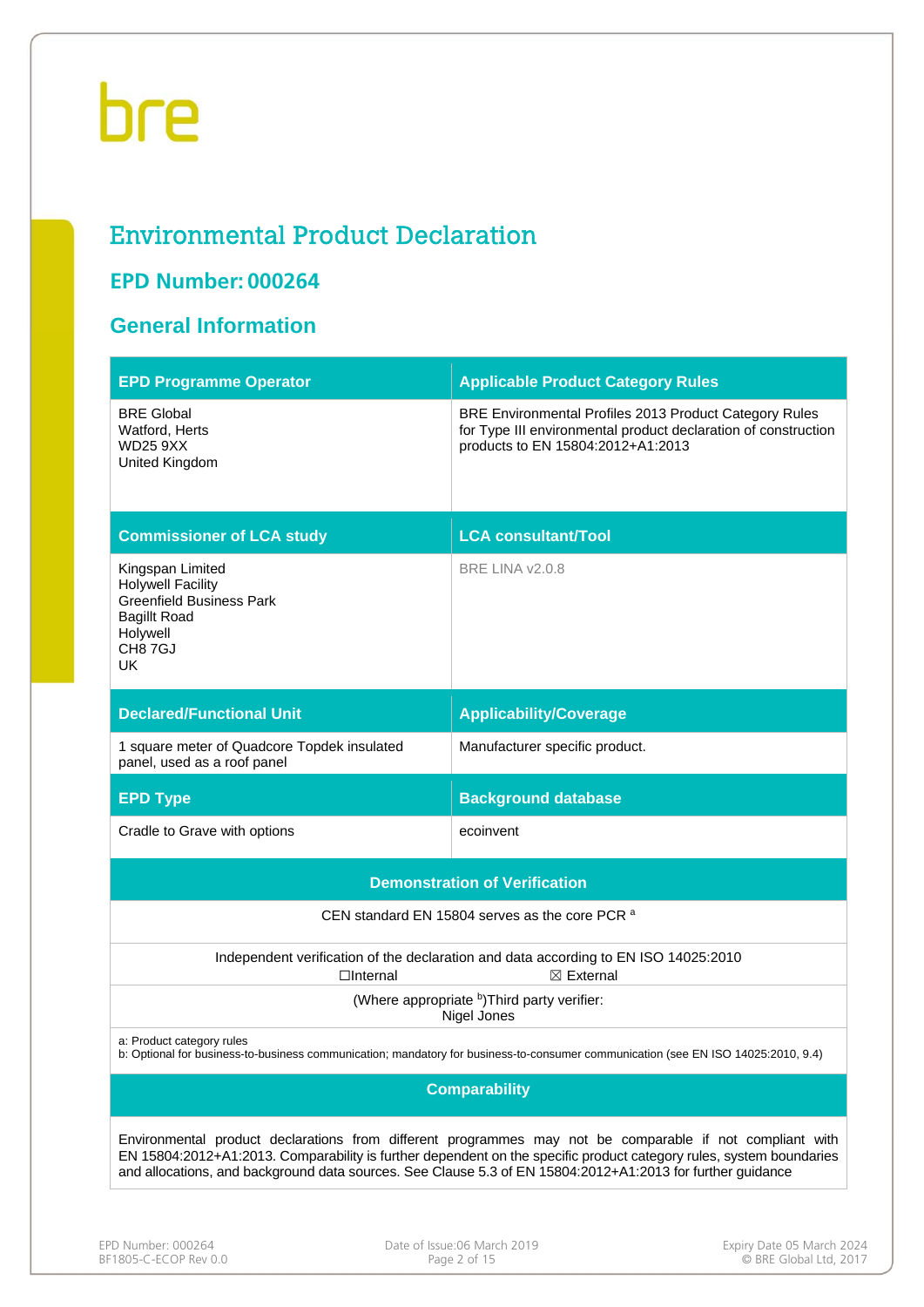#### **Information modules covered**

|                                  |                      |                |                      |                              |           | Use stage   |           |                                |               |                              |                          |                              |                |                     | <b>Benefits and</b><br>loads beyond |                                                        |
|----------------------------------|----------------------|----------------|----------------------|------------------------------|-----------|-------------|-----------|--------------------------------|---------------|------------------------------|--------------------------|------------------------------|----------------|---------------------|-------------------------------------|--------------------------------------------------------|
| Product                          |                      |                |                      | Construction                 |           |             |           | Related to the building fabric |               | <b>Related to</b>            | the building             | End-of-life                  |                |                     | the system<br>boundary              |                                                        |
| A <sub>1</sub>                   | A2                   | A <sub>3</sub> | A <sub>4</sub>       | A <sub>5</sub>               | <b>B1</b> | <b>B2</b>   | <b>B3</b> | <b>B4</b>                      | <b>B5</b>     | <b>B6</b>                    | <b>B7</b>                | C <sub>1</sub>               | C <sub>2</sub> | C <sub>3</sub>      | C <sub>4</sub>                      | D                                                      |
| <b>Addns</b><br>materials<br>Raw | Transport            | Manufacturing  | site<br>Transport to | Construction<br>Installation | 9se       | Maintenance | Repair    | Replacement                    | Refurbishment | energy<br>Operational<br>use | Operational water<br>use | Deconstruction<br>demolition | Transport      | processing<br>Waste | Disposal                            | Recycling<br>Recovery<br>potential<br>Reuse,<br>and/or |
| ☑                                | $\blacktriangledown$ | ☑              | ☑                    | ☑                            | コ         | ⊏           | $\Box$    | $\Box$                         | $\Box$        | $\Box$                       | С                        | ☑                            | ☑              | ☑                   | ☑                                   | ☑                                                      |

Note: Ticks indicate the Information Modules declared.

#### **Manufacturing site(s)**

Sherburn Facility Malton North Yorkshire YO17 8PQ United Kingdom

#### **Construction Product**

#### **Product Description**

The KS1000 TD Topdek is a single component, factory pre-engineered roof deck, comprising a high performance single-ply PVC membrane with insulation and a trapezoidal steel deck, which is suitable for flat and pitched roofs above 1:80 (0.72°) after deflection. It is also suitable for curved roof applications with a convex curve (45m radius) and concave curve (50m radius). It is manufactured with an HCFC, CFC and HFC free IPN-QuadCore hybrid insulation core.

An air leakage rate of 3m3/hr/m2 at 50Pa or less can be achieved providing the entire building envelope is constructed using Kingspan insulated roof, wall and facades panels.

Panels are manufactured from the highest quality materials using state-of-the-art production equipment to rigorous quality control standards, complying with BS EN ISO 9001 standard, ensuring long-term reliability and service life. The panels are also being manufactured under Environmental Management System Certification BS EN 14001. Compliant to BS OHSAS 18001 Occupational Health and Safety. The panels are manufactured under ISO50001:2011 – Energy Management System.

The panels are CE marked to BS EN 14509: 2013. Structural load/span tables have been calculated using the method described in BS EN 14509: 2013 – self-supporting double skin metal faced insulated panels. U Values are in accordance with BS EN 14509, calculated using Finite Element Analysis, and takes into account any thermal bridging through longitudinal joint.

Technical data sheet available at: http://www.kingspanpanels.co.uk/resource-centre/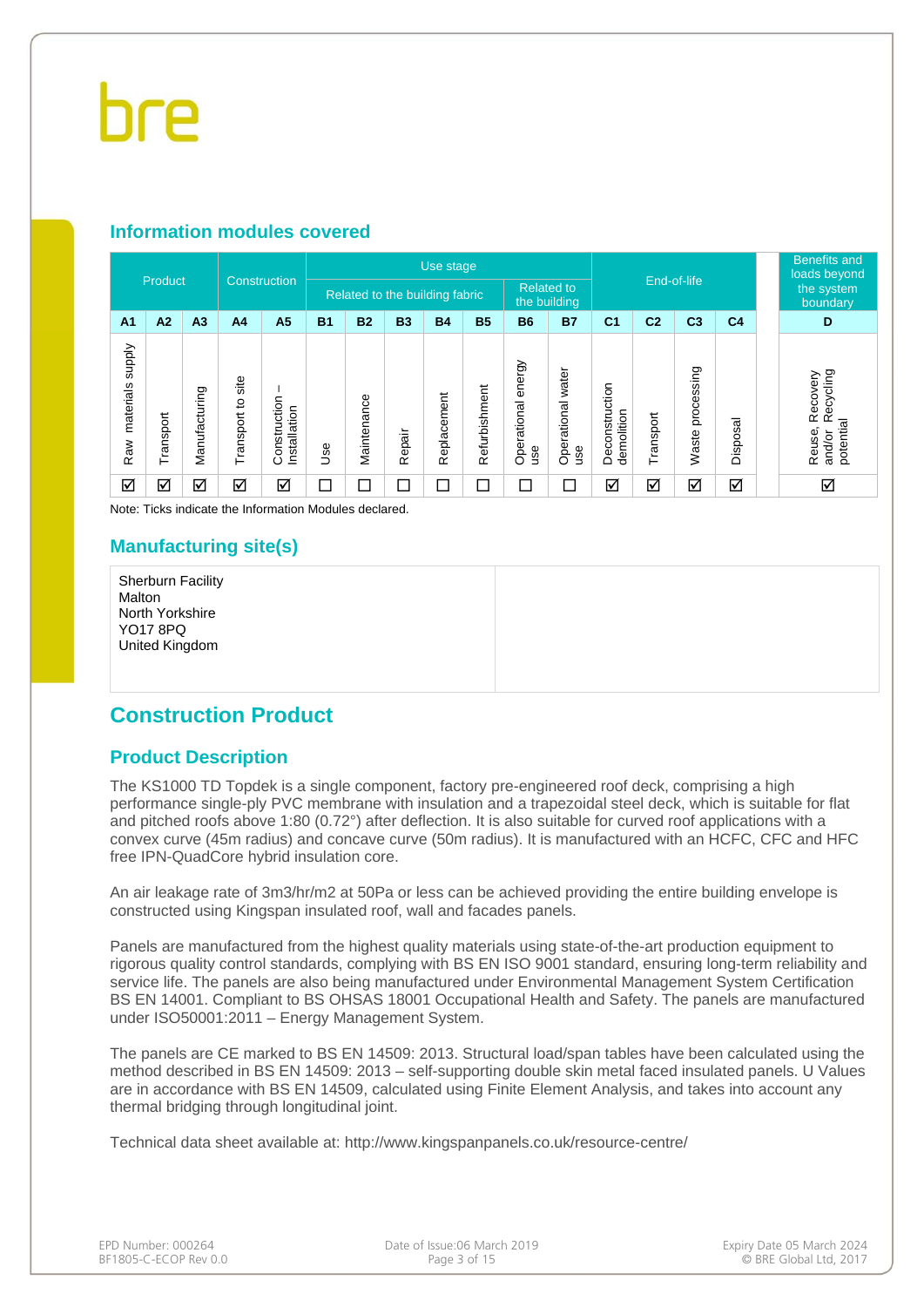#### **Technical Information**

| <b>Property</b> | <b>Value, Unit</b>        |
|-----------------|---------------------------|
| Core Thickness  | $120$ mm                  |
| Weight of Panel | 12.5 kg/m <sup>2</sup>    |
| U Value         | $0.14$ W/m <sup>2</sup> K |



#### **Main Product Contents**

The values provided in the table below presents the average percentage of inputs

| <b>Material/Chemical Input</b> | $\%$ |
|--------------------------------|------|
| <b>Internal Steel Liner</b>    | 53   |
| Insulation                     | 30   |
| <b>External Membrane</b>       | 17   |

#### **Manufacturing Process**

The manufacturing of insulated panels starts with the de- coiling of the internal and external liners. The liners are rolled into the desired profiled pattern. The foam formulation is then sprayed on to the internal liner and rises to meet the external liner creating a chemical bond between the two liner sheets. Protective film this then placed on both liners to protect the paint coating. The panel is then cut to the desired length and stacked until it has fully cooled. The panel is then packed for distribution.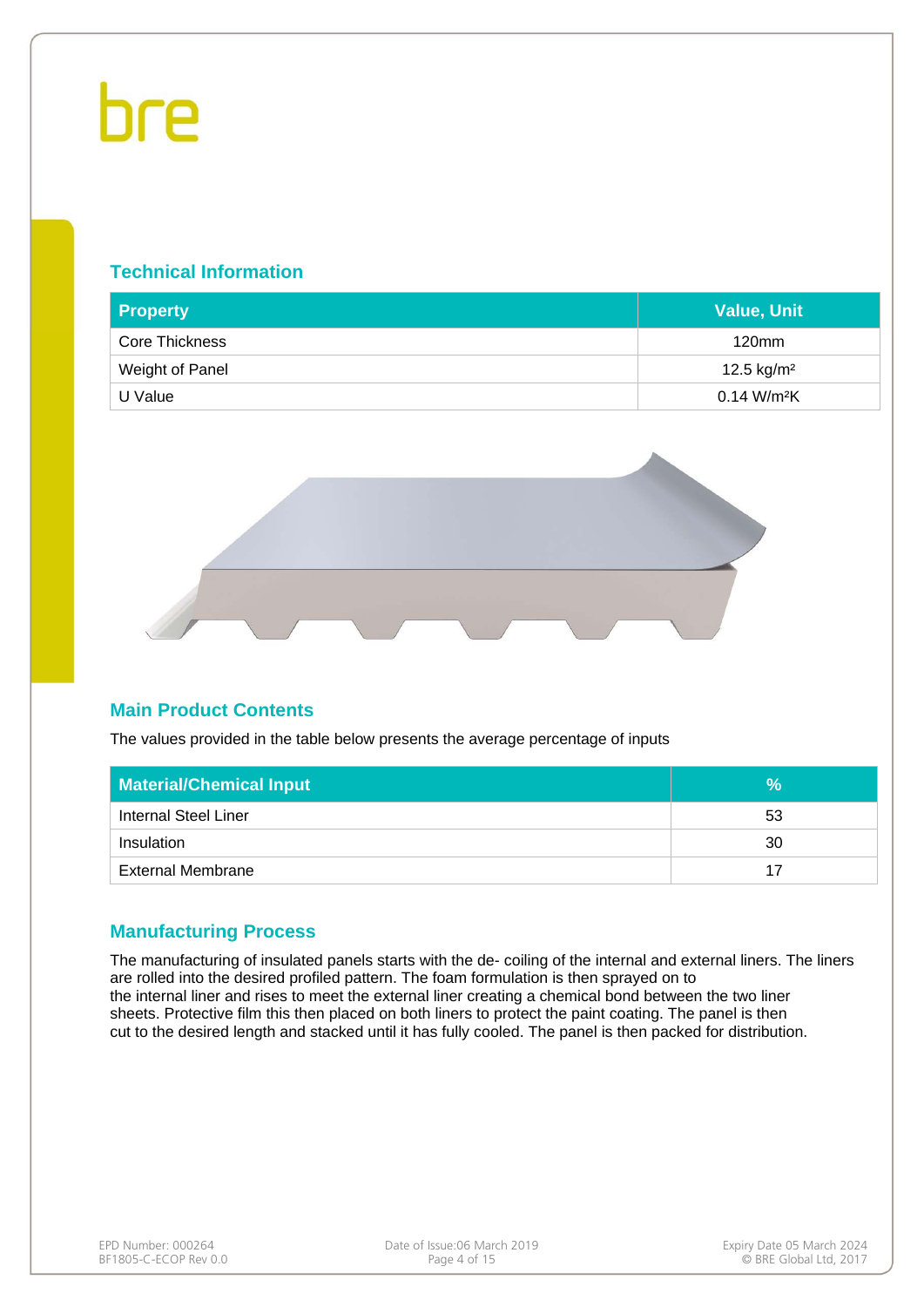#### **Process flow diagram**

#### **Manufacturing Process**

**Insulated Metal Panels - Continuous Production Line (CPL)** 



#### **Construction Installation**

The insulated panels are made to order specific to the building's requirements. Installation guides are available to assist the contractor with correct installation of the product and any ancillaries (http://www.kingspanpanels.co.uk/resource-centre/results/?LiteratureType=26;27;31;33;36)

#### **Use Information**

There are no emissions to the environment from the use of the installed product.

#### **End of Life**

At the end of the panel service life if they product can not be re-used in another application, it is recommended that the panels are sent to a reclamation facility where the steel and membrane can be separated from the foam and be recycled. The foam can be used for waste to energy. It is not recommended that the panels are sent to landfill.

#### **Life Cycle Assessment Calculation Rules**

#### **Declared / Functional unit description**

1m<sup>2</sup> of Kingspan Quadcore Topdek roof panel over a 60-year study period.

#### **System boundary**

This is a cradle-to-gate with options EPD, therefore reporting all the life cycle stages (A1 to A3, A4, A5, C1-C4 plus module D) in accordance with EN 15804:2012+A1:2013.

BF1805-C-ECOP Rev 0.0

EPD Number: 000264 **Date of Issue:06 March 2019** Date of Issue:06 March 2019 Expiry Date 05 March 2024<br>BF1805-C-ECOP Rev 0.0 **Date of Issue:06 hand BF1805-C-ECOP Rev** 0.0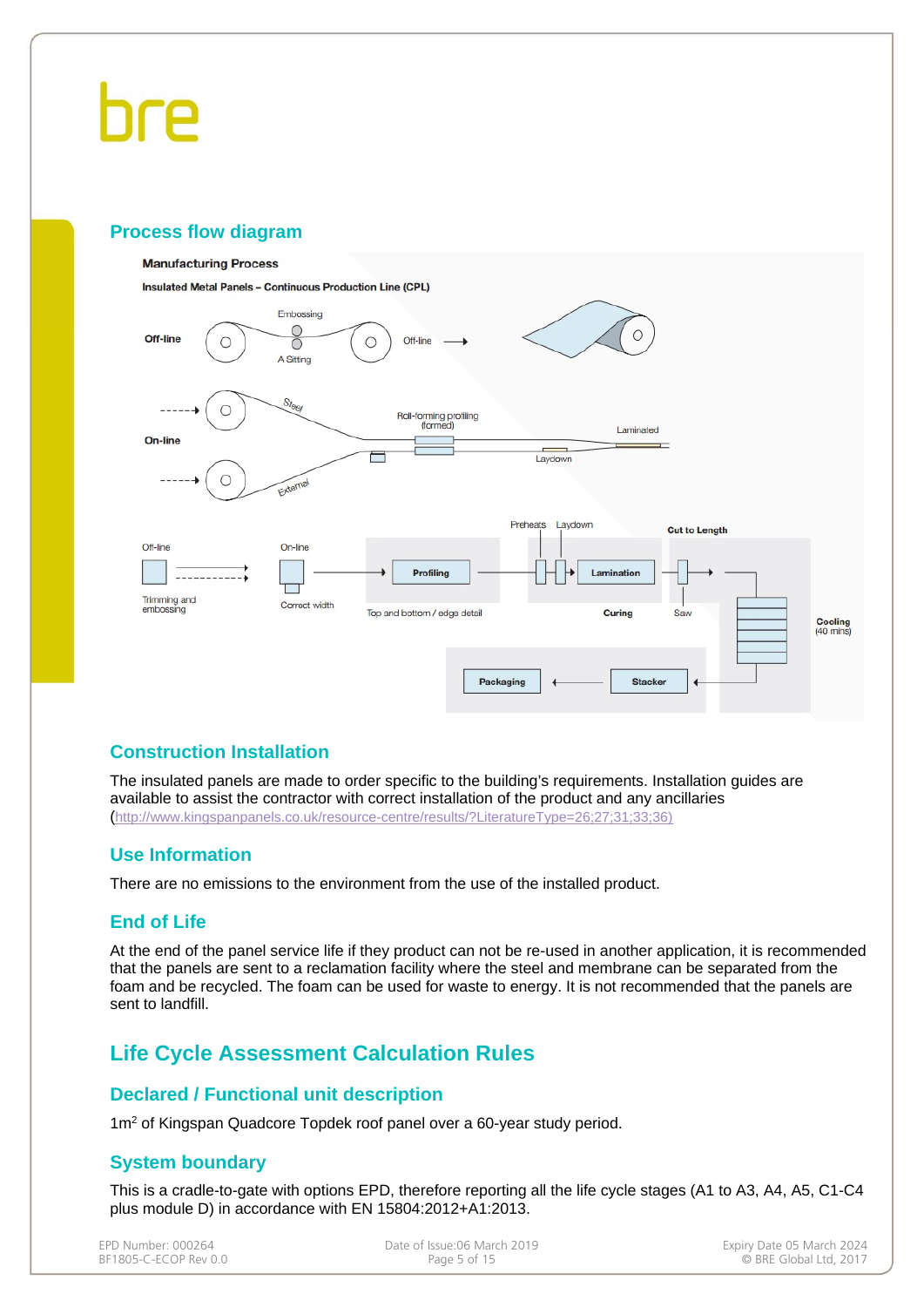#### **Data sources, quality and allocation**

The LCA study was carried out using BRE LINA v2.0.8. Manufacturer-specific data covering a production period of 10 months (1/01/18 – 31/10/18) derived from Kingspan Insulated Panels production process in Sherburn was used.

Kingspan Insulated Panels manufactures other finished productions at the Sherburn site in addition to the Quadcore Architectural wall panel product. Therefore all the primary data, including utilities and emissions, have been appropriately allocated to the declared product.

Secondary data for all other upstream and downstream processes are as provided within BRE LINA. The background LCI datasets are based on ecoinvent database v3.2. The tool has been pre-verified to conform to the modelling requirements of EN 15804:2012+A1:2013.

#### **Cut-off criteria**

No inputs or outputs have been excluded. All raw materials, packaging materials and consumable item inputs and associated transport to the plant, process energy and water use, direct production waste, and emissions are included.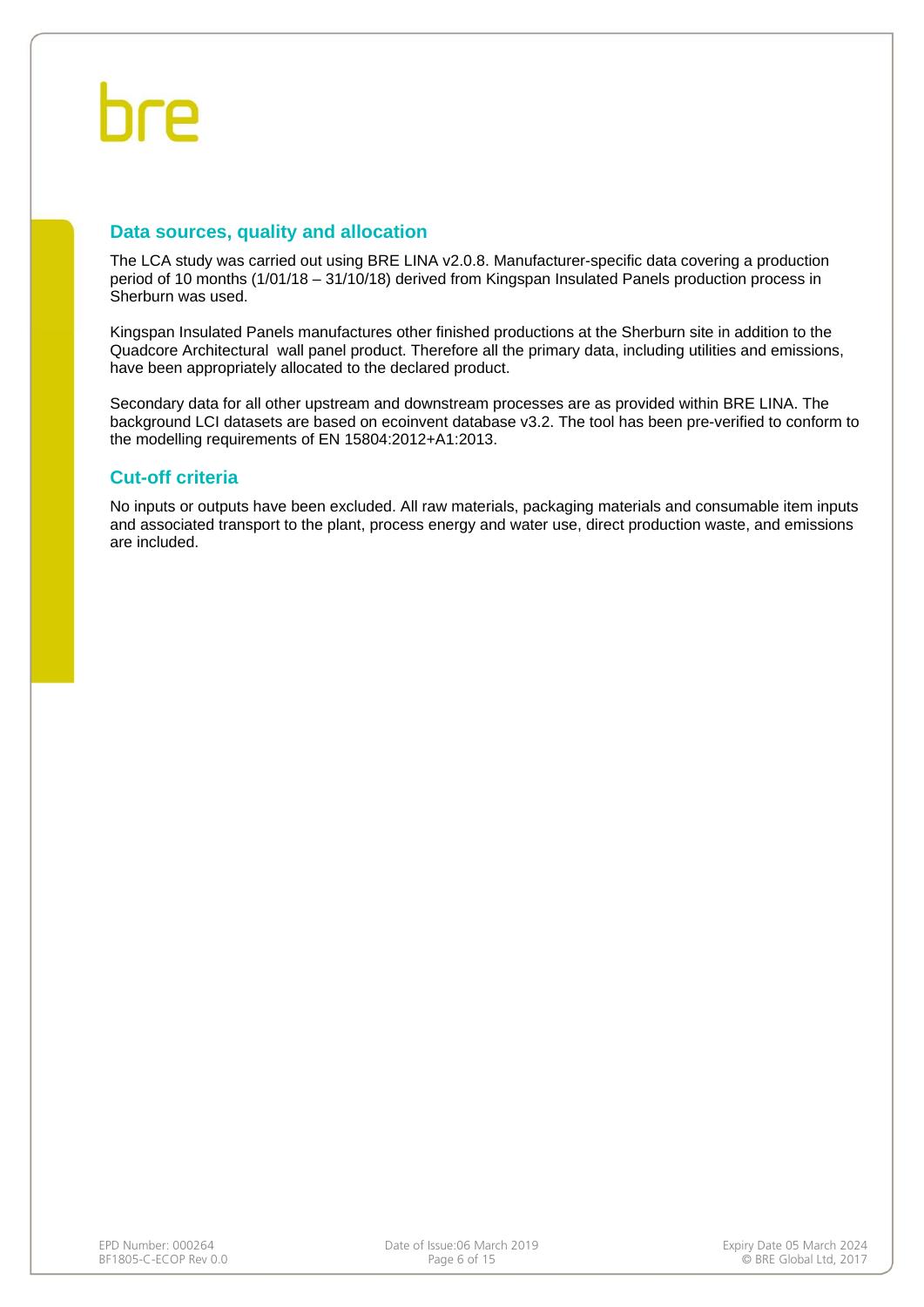#### **LCA Results**

(MND = module not declared; MNR = module not relevant; INA = indicator not assessed; AGG = aggregated)

| <b>Parameters describing environmental impacts</b>                    |                                            |                |                              |                     |                              |                       |                                           |                 |                                |  |
|-----------------------------------------------------------------------|--------------------------------------------|----------------|------------------------------|---------------------|------------------------------|-----------------------|-------------------------------------------|-----------------|--------------------------------|--|
|                                                                       |                                            |                | <b>GWP</b>                   | <b>ODP</b>          | AP                           | <b>EP</b>             | <b>POCP</b>                               | <b>ADPE</b>     | <b>ADPF</b>                    |  |
|                                                                       |                                            |                | kg CO <sub>2</sub><br>equiv. | kg CFC 11<br>equiv. | kg SO <sub>2</sub><br>equiv. | kg $(PO4)3$<br>equiv. | kgC <sub>2</sub> H <sub>4</sub><br>equiv. | kg Sb<br>equiv. | MJ, net<br>calorific<br>value. |  |
|                                                                       | Raw material<br>supply                     | A <sub>1</sub> | AGG                          | AGG                 | <b>AGG</b>                   | AGG                   | AGG                                       | AGG             | AGG                            |  |
| Product stage                                                         | Transport                                  | A2             | AGG                          | AGG                 | AGG                          | AGG                   | AGG                                       | AGG             | AGG                            |  |
|                                                                       | Manufacturing                              | A3             | AGG                          | AGG                 | AGG                          | AGG                   | AGG                                       | AGG             | AGG                            |  |
|                                                                       | Total (of product<br>stage)                | $A1-3$         | 43.7                         | 2.09E-06            | 0.221                        | 0.0708                | 0.0416                                    | 3.16E-04        | 880                            |  |
| Construction                                                          | Transport                                  | A4             | 2.09E-01                     | 3.85E-08            | 6.99E-04                     | 1.84E-04              | 1.22E-04                                  | 5.50E-07        | $3.16E + 00$                   |  |
| process stage                                                         | Construction                               | A <sub>5</sub> | $2.22E+00$                   | 2.07E-07            | 1.31E-02                     | 3.58E-03              | 1.97E-03                                  | 7.54E-06        | $3.75E + 01$                   |  |
|                                                                       | Use                                        | <b>B1</b>      | <b>MND</b>                   | <b>MND</b>          | <b>MND</b>                   | MND                   | <b>MND</b>                                | <b>MND</b>      | <b>MND</b>                     |  |
|                                                                       | Maintenance                                | <b>B2</b>      | <b>MND</b>                   | <b>MND</b>          | <b>MND</b>                   | <b>MND</b>            | <b>MND</b>                                | <b>MND</b>      | <b>MND</b>                     |  |
|                                                                       | Repair                                     | <b>B3</b>      | <b>MND</b>                   | <b>MND</b>          | <b>MND</b>                   | <b>MND</b>            | <b>MND</b>                                | <b>MND</b>      | <b>MND</b>                     |  |
| Use stage                                                             | Replacement                                | <b>B4</b>      | <b>MND</b>                   | <b>MND</b>          | <b>MND</b>                   | <b>MND</b>            | <b>MND</b>                                | <b>MND</b>      | <b>MND</b>                     |  |
|                                                                       | Refurbishment                              | <b>B5</b>      | <b>MND</b>                   | <b>MND</b>          | <b>MND</b>                   | MND                   | <b>MND</b>                                | MND             | <b>MND</b>                     |  |
|                                                                       | Operational<br>energy use                  | <b>B6</b>      | <b>MND</b>                   | <b>MND</b>          | <b>MND</b>                   | MND                   | <b>MND</b>                                | <b>MND</b>      | <b>MND</b>                     |  |
|                                                                       | Operational<br>water use                   | <b>B7</b>      | <b>MND</b>                   | <b>MND</b>          | <b>MND</b>                   | <b>MND</b>            | <b>MND</b>                                | <b>MND</b>      | <b>MND</b>                     |  |
|                                                                       | Deconstruction,<br>demolition              | C <sub>1</sub> | $1.26E + 00$                 | 1.60E-07            | 8.32E-03                     | 2.01E-03              | 1.06E-03                                  | 9.52E-07        | $1.88E + 01$                   |  |
|                                                                       | Transport                                  | C <sub>2</sub> | 2.09E-01                     | 3.85E-08            | 6.99E-04                     | 1.84E-04              | 1.22E-04                                  | 5.50E-07        | $3.16E + 00$                   |  |
| End of life                                                           | Waste<br>processing                        | C <sub>3</sub> | 4.87E-01                     | 3.15E-08            | 2.64E-03                     | 6.05E-04              | 1.50E-04                                  | 5.87E-07        | 7.49E+00                       |  |
|                                                                       | Disposal                                   | C <sub>4</sub> | $0.00E + 00$                 | $0.00E + 00$        | $0.00E + 00$                 | $0.00E + 00$          | $0.00E + 00$                              | $0.00E + 00$    | $0.00E + 00$                   |  |
| Potential<br>benefits and<br>loads beyond<br>the system<br>boundaries | Reuse, recovery,<br>recycling<br>potential | D              | $-6.25E + 00$                | $-1.57E-07$         | $-1.92E - 02$                | $-7.98E - 03$         | $-1.21E-02$                               | 1.53E-05        | $-5.48E + 01$                  |  |

GWP = Global Warming Potential;

ODP = Ozone Depletion Potential;

AP = Acidification Potential for Soil and Water;

EP = Eutrophication Potential;

POCP = Formation potential of tropospheric Ozone;

- ADPE = Abiotic Depletion Potential Elements;
- ADPF = Abiotic Depletion Potential Fossil Fuels;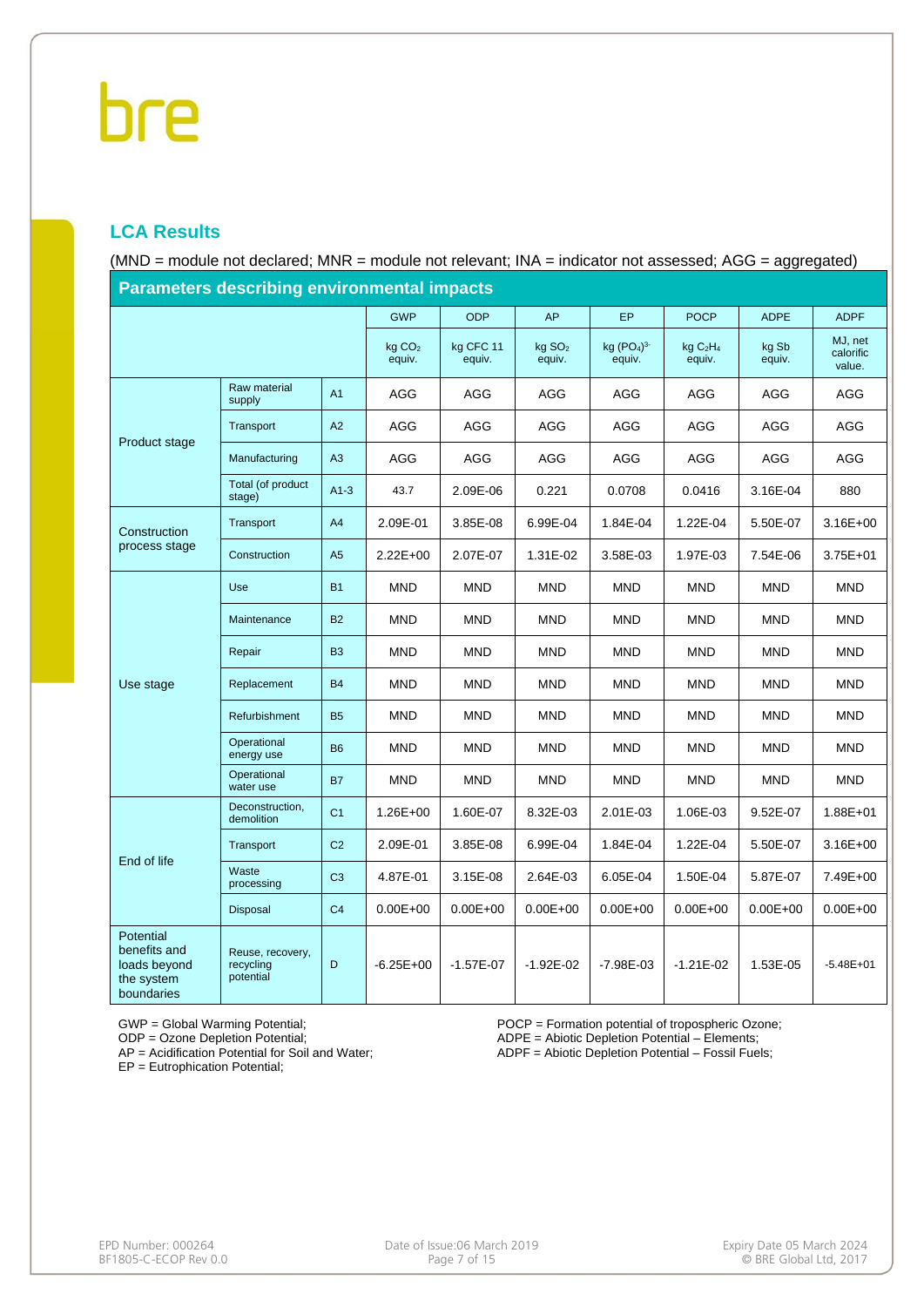#### **LCA Results (continued)**

| Parameters describing resource use, primary energy                    |                                               |                |              |              |              |               |              |               |  |  |
|-----------------------------------------------------------------------|-----------------------------------------------|----------------|--------------|--------------|--------------|---------------|--------------|---------------|--|--|
|                                                                       |                                               |                | <b>PERE</b>  | <b>PERM</b>  | <b>PERT</b>  | <b>PENRE</b>  | <b>PENRM</b> | <b>PENRT</b>  |  |  |
|                                                                       |                                               |                | <b>MJ</b>    | <b>MJ</b>    | <b>MJ</b>    | <b>MJ</b>     | <b>MJ</b>    | <b>MJ</b>     |  |  |
| Product stage                                                         | Raw material<br>supply                        | A <sub>1</sub> | AGG          | AGG          | AGG          | AGG           | AGG          | <b>AGG</b>    |  |  |
|                                                                       | Transport                                     | A2             | AGG          | AGG          | <b>AGG</b>   | <b>AGG</b>    | AGG          | <b>AGG</b>    |  |  |
|                                                                       | Manufacturing                                 | A3             | AGG          | AGG          | <b>AGG</b>   | <b>AGG</b>    | AGG          | <b>AGG</b>    |  |  |
|                                                                       | Total (of product<br>stage)                   | $A1-3$         | 74.9         | 5.74E-02     | 75           | 947           | 0            | 947           |  |  |
| Construction                                                          | Transport                                     | A <sub>4</sub> | 4.19E-02     | 1.56E-07     | 4.19E-02     | $3.14E + 00$  | $0.00E + 00$ | $3.14E + 00$  |  |  |
| process stage                                                         | Construction                                  | A5             | $2.42E + 00$ | 1.15E-03     | $2.42E + 00$ | 4.19E+01      | $0.00E + 00$ | 4.19E+01      |  |  |
|                                                                       | Use                                           | <b>B1</b>      | <b>MND</b>   | <b>MND</b>   | <b>MND</b>   | <b>MND</b>    | <b>MND</b>   | <b>MND</b>    |  |  |
|                                                                       | Maintenance                                   | <b>B2</b>      | <b>MND</b>   | <b>MND</b>   | <b>MND</b>   | <b>MND</b>    | <b>MND</b>   | <b>MND</b>    |  |  |
|                                                                       | Repair                                        | B <sub>3</sub> | <b>MND</b>   | <b>MND</b>   | <b>MND</b>   | <b>MND</b>    | <b>MND</b>   | <b>MND</b>    |  |  |
| Use stage                                                             | Replacement                                   | <b>B4</b>      | <b>MND</b>   | <b>MND</b>   | <b>MND</b>   | <b>MND</b>    | <b>MND</b>   | <b>MND</b>    |  |  |
|                                                                       | Refurbishment                                 | <b>B5</b>      | <b>MND</b>   | <b>MND</b>   | <b>MND</b>   | <b>MND</b>    | <b>MND</b>   | <b>MND</b>    |  |  |
|                                                                       | Operational<br>energy use                     | <b>B6</b>      | <b>MND</b>   | <b>MND</b>   | <b>MND</b>   | <b>MND</b>    | <b>MND</b>   | <b>MND</b>    |  |  |
|                                                                       | Operational<br>water use                      | <b>B7</b>      | <b>MND</b>   | <b>MND</b>   | <b>MND</b>   | <b>MND</b>    | <b>MND</b>   | <b>MND</b>    |  |  |
|                                                                       | Deconstruction.<br>demolition                 | C <sub>1</sub> | 8.56E-01     | 1.58E-06     | 8.56E-01     | $2.17E + 01$  | $0.00E + 00$ | 2.17E+01      |  |  |
|                                                                       | Transport                                     | C <sub>2</sub> | 4.19E-02     | 1.56E-07     | 4.19E-02     | $3.14E + 00$  | $0.00E + 00$ | $3.14E + 00$  |  |  |
| End of life                                                           | Waste<br>processing                           | C <sub>3</sub> | 6.48E-01     | 1.17E-06     | 6.48E-01     | $9.98E + 00$  | $0.00E + 00$ | 9.98E+00      |  |  |
|                                                                       | Disposal                                      | C <sub>4</sub> | $0.00E + 00$ | $0.00E + 00$ | $0.00E + 00$ | $0.00E + 00$  | $0.00E + 00$ | $0.00E + 00$  |  |  |
| Potential<br>benefits and<br>loads beyond<br>the system<br>boundaries | Reuse,<br>recovery,<br>recycling<br>potential | D              | $1.46E + 00$ | 4.80E-05     | $1.46E + 00$ | $-5.62E + 01$ | $0.00E + 00$ | $-5.62E + 01$ |  |  |

PERE = Use of renewable primary energy excluding renewable primary energy used as raw materials;

PERM = Use of renewable primary energy resources used as raw materials;

PERT = Total use of renewable primary energy resources;

PENRE = Use of non-renewable primary energy excluding nonrenewable primary energy resources used as raw materials; PENRM = Use of non-renewable primary energy resources used as raw materials;

PENRT = Total use of non-renewable primary energy resource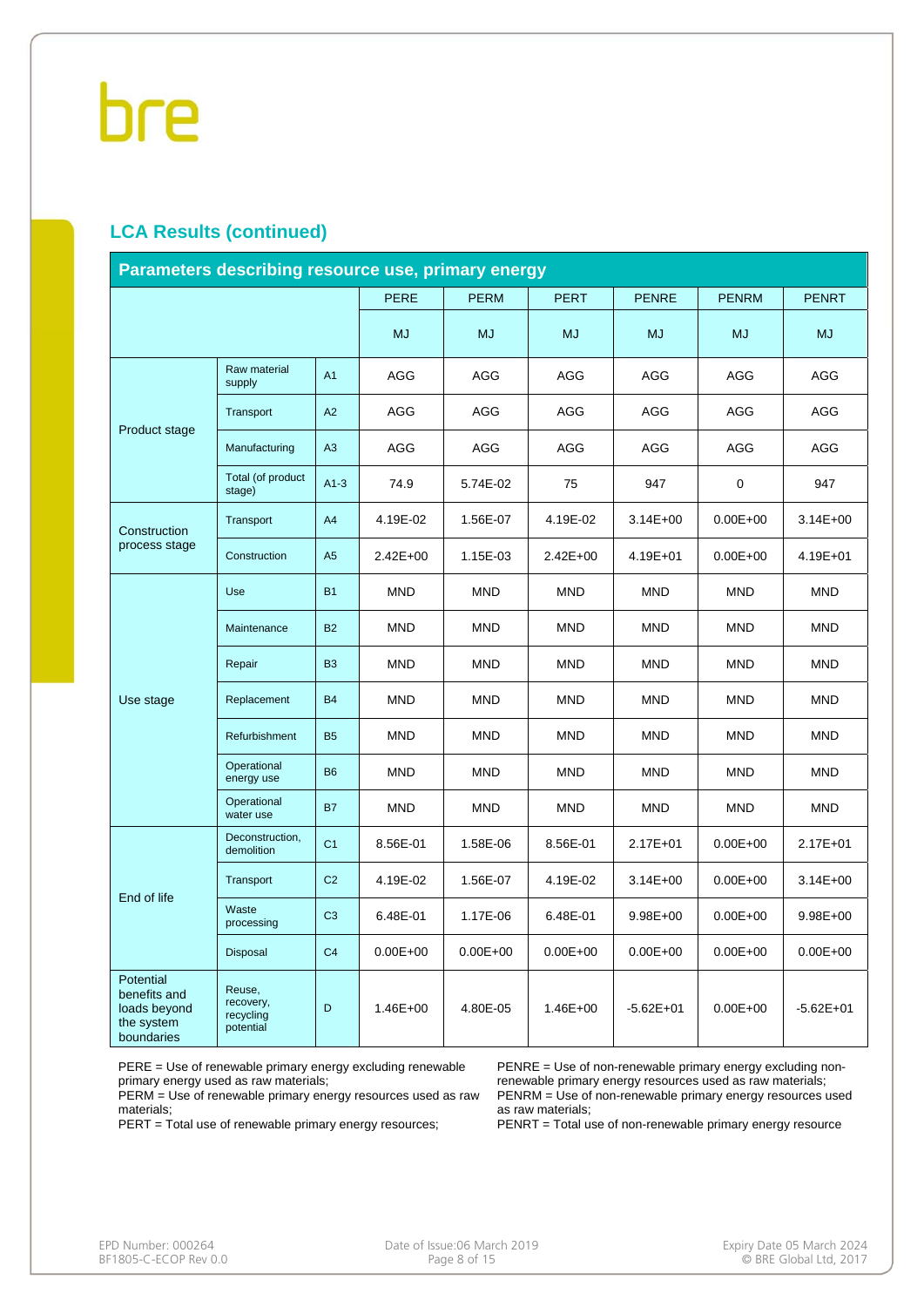#### **LCA Results (continued)**

| Parameters describing resource use, secondary materials and fuels, use of water |                                               |                |              |                                  |                                  |                |  |  |
|---------------------------------------------------------------------------------|-----------------------------------------------|----------------|--------------|----------------------------------|----------------------------------|----------------|--|--|
|                                                                                 |                                               |                | <b>SM</b>    | <b>RSF</b>                       | <b>NRSF</b>                      | <b>FW</b>      |  |  |
|                                                                                 |                                               |                | kg           | <b>MJ</b><br>net calorific value | <b>MJ</b><br>net calorific value | m <sup>3</sup> |  |  |
|                                                                                 | Raw material<br>supply                        | A <sub>1</sub> | AGG          | AGG                              | <b>AGG</b>                       | AGG            |  |  |
| Product stage                                                                   | Transport                                     | A2             | AGG          | AGG                              | AGG                              | AGG            |  |  |
|                                                                                 | Manufacturing                                 | A3             | <b>AGG</b>   | AGG                              | AGG                              | AGG            |  |  |
|                                                                                 | Total (of product<br>stage)                   | $A1-3$         | $0.00E + 00$ | $0.00E + 00$                     | $0.00E + 00$                     | $1.42E + 00$   |  |  |
| Construction                                                                    | Transport                                     | A4             | $0.00E + 00$ | $0.00E + 00$                     | $0.00E + 00$                     | 6.84E-04       |  |  |
| process stage                                                                   | Construction<br>A <sub>5</sub>                |                | $0.00E + 00$ | $0.00E + 00$                     | $0.00E + 00$                     | 3.40E-02       |  |  |
|                                                                                 | Use                                           | <b>B1</b>      | <b>MND</b>   | <b>MND</b>                       | <b>MND</b>                       | <b>MND</b>     |  |  |
|                                                                                 | Maintenance                                   | <b>B2</b>      | <b>MND</b>   | <b>MND</b>                       | <b>MND</b>                       | <b>MND</b>     |  |  |
|                                                                                 | Repair                                        | B <sub>3</sub> | <b>MND</b>   | <b>MND</b>                       | <b>MND</b>                       | <b>MND</b>     |  |  |
| Use stage                                                                       | Replacement                                   | <b>B4</b>      | <b>MND</b>   | <b>MND</b>                       | <b>MND</b>                       | <b>MND</b>     |  |  |
|                                                                                 | Refurbishment                                 | <b>B5</b>      | <b>MND</b>   | <b>MND</b>                       | <b>MND</b>                       | <b>MND</b>     |  |  |
|                                                                                 | Operational<br>energy use                     | <b>B6</b>      | <b>MND</b>   | <b>MND</b>                       | <b>MND</b>                       | <b>MND</b>     |  |  |
|                                                                                 | Operational<br>water use                      | <b>B7</b>      | <b>MND</b>   | <b>MND</b>                       | <b>MND</b>                       | <b>MND</b>     |  |  |
|                                                                                 | Deconstruction,<br>demolition                 | C <sub>1</sub> | $0.00E + 00$ | $0.00E + 00$                     | $0.00E + 00$                     | 4.11E-03       |  |  |
| End of life                                                                     | Transport                                     | C <sub>2</sub> | $0.00E + 00$ | $0.00E + 00$                     | $0.00E + 00$                     | 6.84E-04       |  |  |
|                                                                                 | Waste<br>processing                           | C <sub>3</sub> | $0.00E + 00$ | $0.00E + 00$                     | $0.00E + 00$                     | 2.00E-03       |  |  |
|                                                                                 | Disposal                                      | C <sub>4</sub> | $0.00E + 00$ | $0.00E + 00$                     | $0.00E + 00$                     | $0.00E + 00$   |  |  |
| Potential<br>benefits and<br>loads beyond<br>the system<br>boundaries           | Reuse,<br>recovery,<br>recycling<br>potential | D              | $0.00E + 00$ | $0.00E + 00$                     | $0.00E + 00$                     | $-3.87E - 02$  |  |  |

SM = Use of secondary material;

RSF = Use of renewable secondary fuels;

NRSF = Use of non-renewable secondary fuels; FW = Net use of fresh water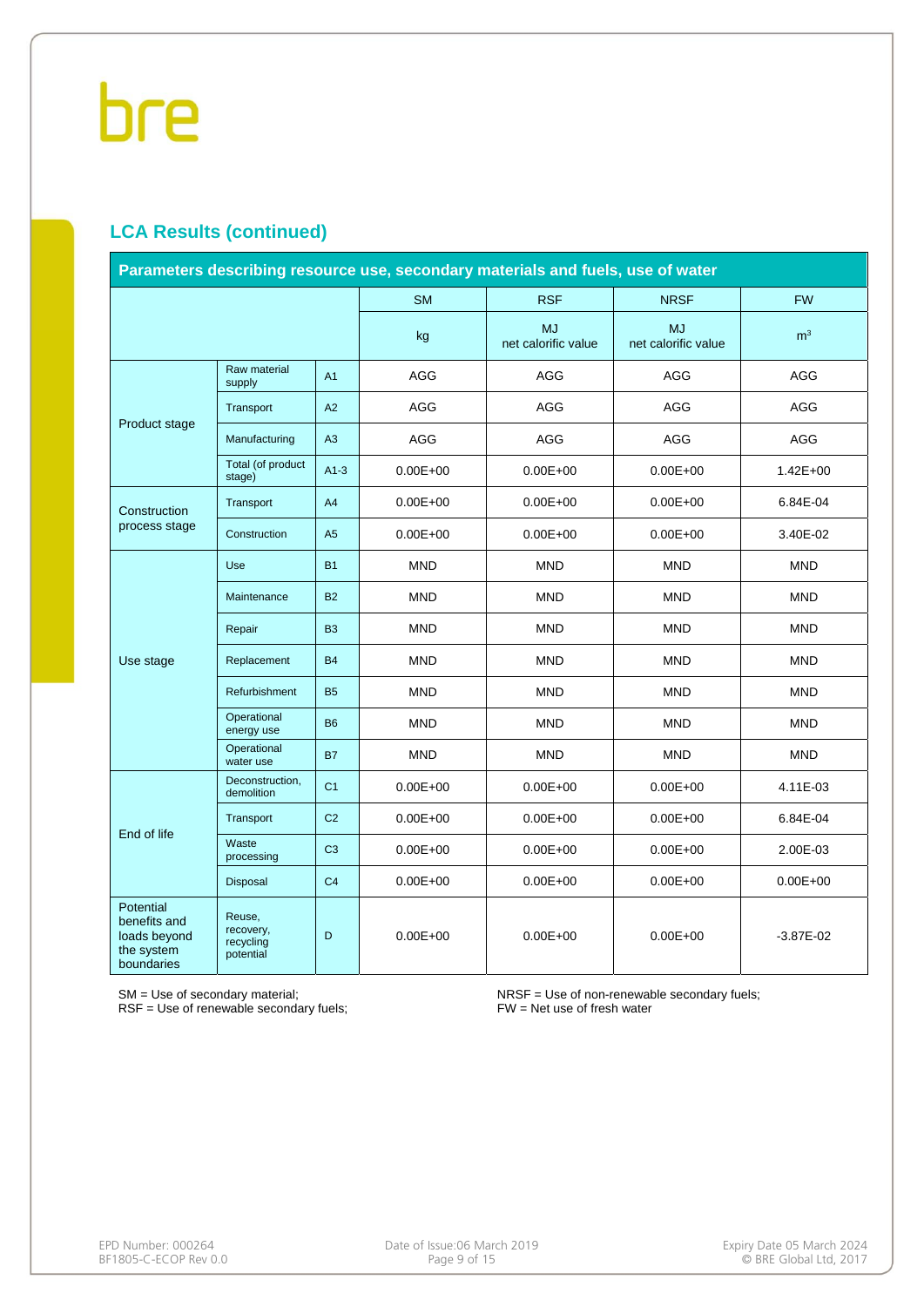#### **LCA Results (continued)**

| Other environmental information describing waste categories           |                                               |                |               |               |              |  |  |  |
|-----------------------------------------------------------------------|-----------------------------------------------|----------------|---------------|---------------|--------------|--|--|--|
|                                                                       |                                               |                | <b>HWD</b>    | <b>NHWD</b>   | <b>RWD</b>   |  |  |  |
|                                                                       |                                               | kg             | kg            | kg            |              |  |  |  |
|                                                                       | Raw material<br>supply                        |                | <b>AGG</b>    | <b>AGG</b>    | AGG          |  |  |  |
|                                                                       | Transport                                     | A2             | AGG           | AGG           | AGG          |  |  |  |
| Product stage                                                         | Manufacturing                                 | A3             | AGG           | AGG           | AGG          |  |  |  |
|                                                                       | Total (of<br>product stage)                   | $A1-3$         | 4.09          | 2.48          | 1.13E-03     |  |  |  |
| Construction                                                          | Transport                                     | A <sub>4</sub> | 1.32E-03      | 1.47E-01      | 2.18E-05     |  |  |  |
| process stage                                                         | Construction<br>A <sub>5</sub>                |                | 9.58E-02      | 7.72E-02      | 1.62E-04     |  |  |  |
|                                                                       | <b>Use</b>                                    | <b>B1</b>      | <b>MND</b>    | <b>MND</b>    | <b>MND</b>   |  |  |  |
|                                                                       | Maintenance                                   | <b>B2</b>      | <b>MND</b>    | <b>MND</b>    | <b>MND</b>   |  |  |  |
|                                                                       | Repair                                        | <b>B3</b>      | <b>MND</b>    | <b>MND</b>    | <b>MND</b>   |  |  |  |
| Use stage                                                             | Replacement                                   | <b>B4</b>      | <b>MND</b>    | <b>MND</b>    | <b>MND</b>   |  |  |  |
|                                                                       | Refurbishment                                 | <b>B5</b>      | <b>MND</b>    | <b>MND</b>    | <b>MND</b>   |  |  |  |
|                                                                       | Operational<br>energy use                     | <b>B6</b>      | <b>MND</b>    | <b>MND</b>    | <b>MND</b>   |  |  |  |
|                                                                       | Operational<br>water use                      | <b>B7</b>      | <b>MND</b>    | <b>MND</b>    | <b>MND</b>   |  |  |  |
|                                                                       | Deconstructio<br>n, demolition                | C <sub>1</sub> | 7.44E-03      | 1.97E-02      | 1.37E-04     |  |  |  |
| End of life                                                           | Transport                                     | C <sub>2</sub> | 1.32E-03      | 1.47E-01      | 2.18E-05     |  |  |  |
|                                                                       | Waste<br>processing                           | C <sub>3</sub> | 1.14E-03      | 1.21E-02      | 5.50E-05     |  |  |  |
|                                                                       | Disposal                                      | C <sub>4</sub> | $0.00E + 00$  | $0.00E + 00$  | $0.00E + 00$ |  |  |  |
| Potential<br>benefits and<br>loads beyond<br>the system<br>boundaries | Reuse,<br>recovery,<br>recycling<br>potential | D              | $-2.84E - 01$ | $-1.42E - 01$ | 2.62E-05     |  |  |  |

HWD = Hazardous waste disposed;

NHWD = Non-hazardous waste disposed;

RWD = Radioactive waste disposed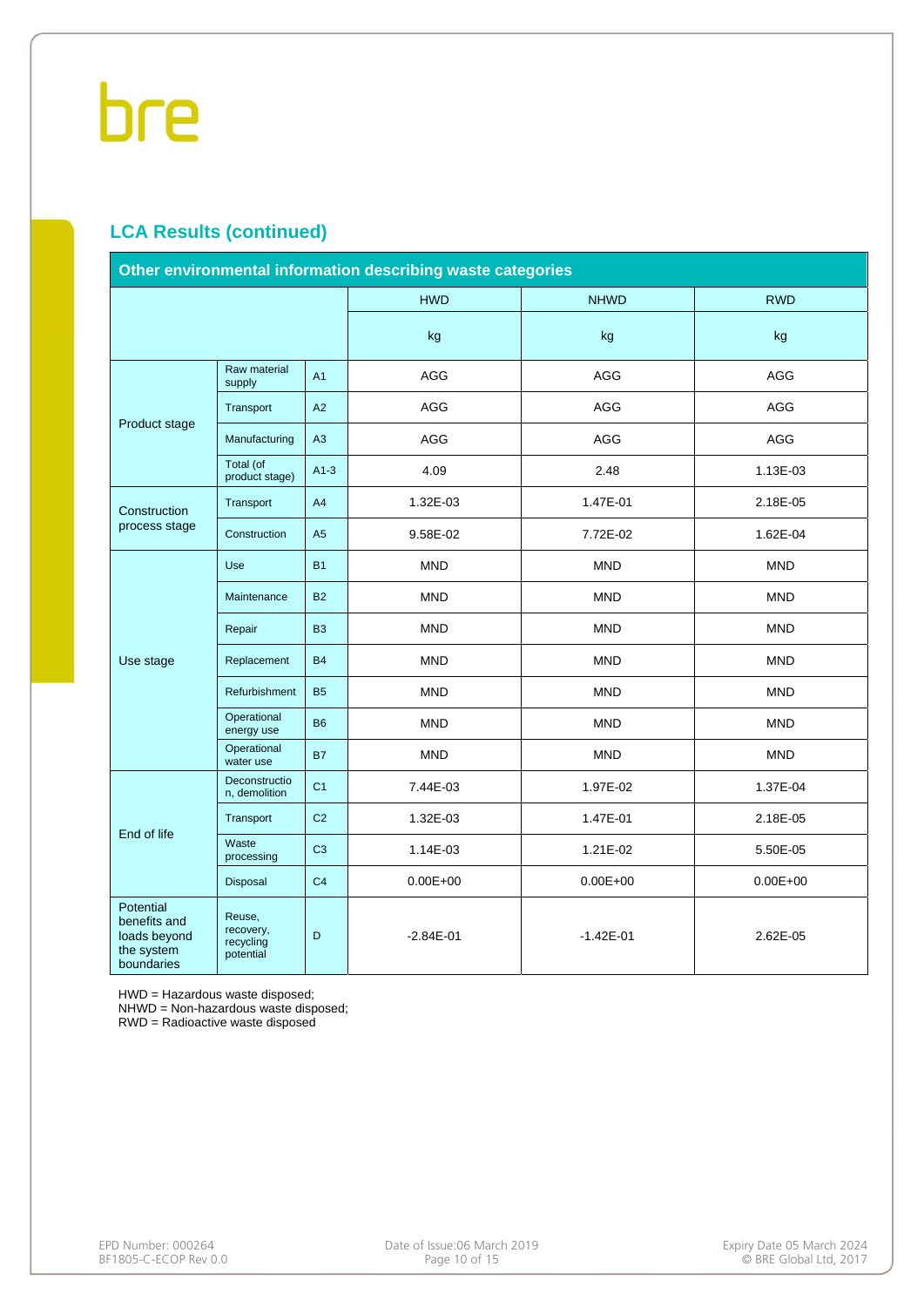#### **LCA Results (continued)**

| Other environmental information describing output flows - at end of life |                                            |                |              |              |              |                          |  |  |
|--------------------------------------------------------------------------|--------------------------------------------|----------------|--------------|--------------|--------------|--------------------------|--|--|
|                                                                          |                                            |                | CRU          | <b>MFR</b>   | <b>MER</b>   | EE.                      |  |  |
|                                                                          |                                            |                | kg           | kg           | kg           | MJ per energy<br>carrier |  |  |
|                                                                          | Raw material<br>supply                     | A <sub>1</sub> | <b>AGG</b>   | AGG          | AGG          | AGG                      |  |  |
| Product stage                                                            | Transport                                  | A2             | <b>AGG</b>   | <b>AGG</b>   | <b>AGG</b>   | <b>AGG</b>               |  |  |
|                                                                          | Manufacturing                              | A3             | AGG          | <b>AGG</b>   | <b>AGG</b>   | <b>AGG</b>               |  |  |
|                                                                          | Total (of product<br>stage)                | $A1-3$         | $0.00E + 00$ | $1.25E + 00$ | 1.47E-01     | $0.00E + 00$             |  |  |
| Construction                                                             | Transport                                  | A4             | $0.00E + 00$ | $0.00E + 00$ | $0.00E + 00$ | $0.00E + 00$             |  |  |
| process stage                                                            | Construction                               | A <sub>5</sub> | $0.00E + 00$ | 2.75E-01     | 2.94E-03     | $0.00E + 00$             |  |  |
|                                                                          | <b>Use</b>                                 | <b>B1</b>      | <b>MND</b>   | <b>MND</b>   | <b>MND</b>   | <b>MND</b>               |  |  |
|                                                                          | Maintenance                                | <b>B2</b>      | <b>MND</b>   | <b>MND</b>   | <b>MND</b>   | <b>MND</b>               |  |  |
|                                                                          | Repair                                     | B <sub>3</sub> | <b>MND</b>   | <b>MND</b>   | <b>MND</b>   | <b>MND</b>               |  |  |
| Use stage                                                                | Replacement                                | <b>B4</b>      | <b>MND</b>   | <b>MND</b>   | <b>MND</b>   | <b>MND</b>               |  |  |
|                                                                          | Refurbishment                              | <b>B5</b>      | <b>MND</b>   | <b>MND</b>   | <b>MND</b>   | <b>MND</b>               |  |  |
|                                                                          | Operational<br>energy use                  | <b>B6</b>      | <b>MND</b>   | <b>MND</b>   | <b>MND</b>   | <b>MND</b>               |  |  |
|                                                                          | Operational<br>water use                   | <b>B7</b>      | <b>MND</b>   | <b>MND</b>   | <b>MND</b>   | <b>MND</b>               |  |  |
|                                                                          | Deconstruction,<br>demolition              | C <sub>1</sub> | $0.00E + 00$ | 2.10E-02     | $0.00E + 00$ | $0.00E + 00$             |  |  |
| End of life                                                              | Transport                                  | C <sub>2</sub> | $0.00E + 00$ | $0.00E + 00$ | $0.00E + 00$ | $0.00E + 00$             |  |  |
|                                                                          | Waste<br>processing                        | C <sub>3</sub> | $0.00E + 00$ | $0.00E + 00$ | $0.00E + 00$ | $0.00E + 00$             |  |  |
|                                                                          | Disposal                                   | C <sub>4</sub> | $0.00E + 00$ | 8.75E+00     | $3.75E + 00$ | $0.00E + 00$             |  |  |
| Potential<br>benefits and<br>loads beyond<br>the system<br>boundaries    | Reuse, recovery,<br>recycling<br>potential | D              | $0.00E + 00$ | $0.00E + 00$ | $0.00E + 00$ | $0.00E + 00$             |  |  |

CRU = Components for reuse; MFR = Materials for recycling

MER = Materials for energy recovery; EE = Exported Energy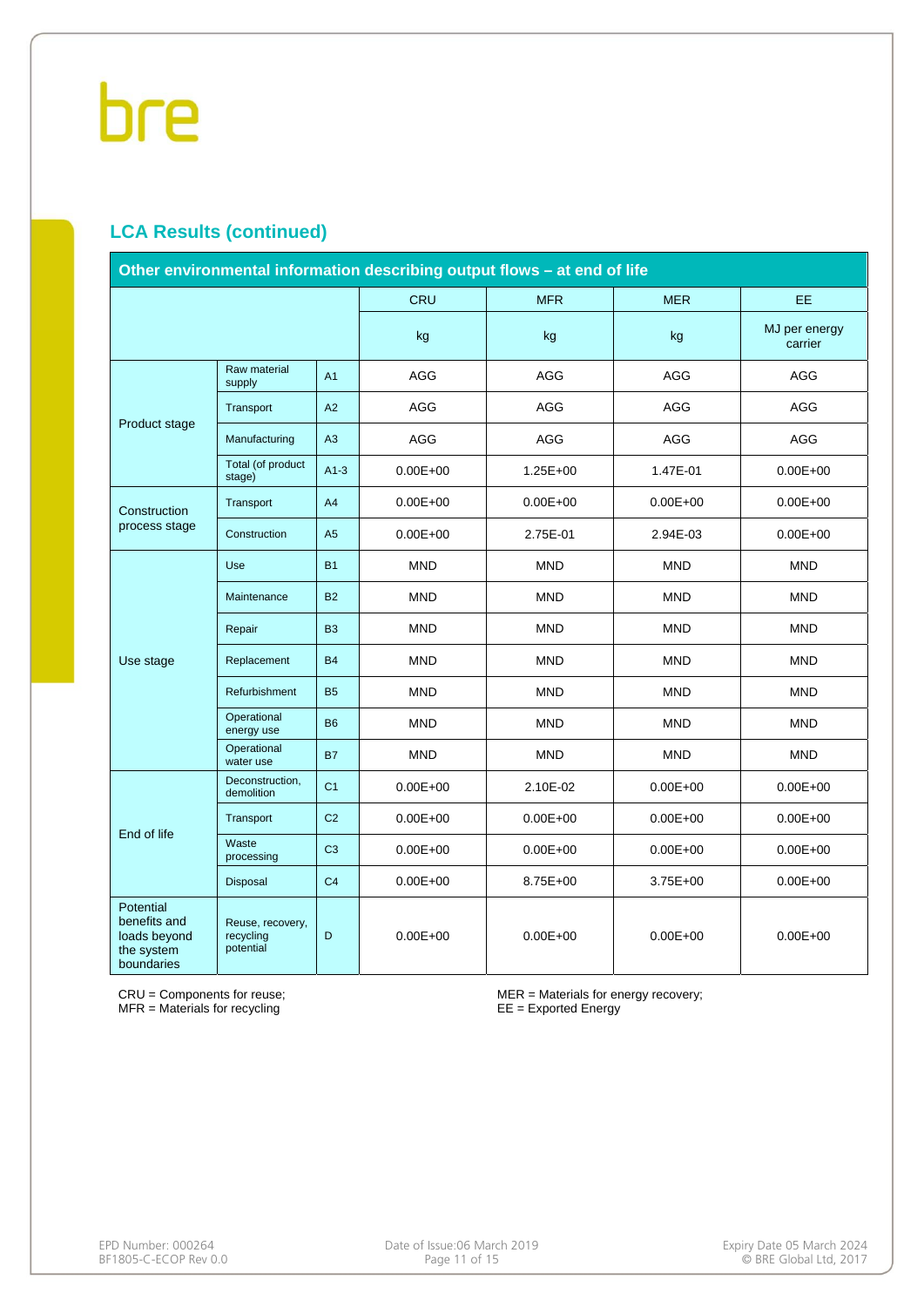#### **Scenarios and additional technical information**

| <b>Scenarios and additional technical information</b> |                                                                                                                                                                                                                            |                                                       |                |  |  |  |  |  |
|-------------------------------------------------------|----------------------------------------------------------------------------------------------------------------------------------------------------------------------------------------------------------------------------|-------------------------------------------------------|----------------|--|--|--|--|--|
| Scenario                                              | Parameter                                                                                                                                                                                                                  | <b>Units</b>                                          | <b>Results</b> |  |  |  |  |  |
|                                                       | Panel product manufactured at the Sherburn site is transport by road to construction sites<br>across the UK. Distance will vary depending on where the project is located so a 100km<br>distance has been assumed scenario |                                                       |                |  |  |  |  |  |
| A4 - Transport to the                                 | Lorry (Diesel)                                                                                                                                                                                                             | Litre of fuel type<br>per distance or<br>vehicle type | 0.032          |  |  |  |  |  |
| building site                                         | Distance:                                                                                                                                                                                                                  | km                                                    | 100            |  |  |  |  |  |
|                                                       | Capacity utilisation (incl. empty returns)                                                                                                                                                                                 | %                                                     | 32             |  |  |  |  |  |
|                                                       | Bulk density of transported products                                                                                                                                                                                       | kg/m <sup>3</sup>                                     | 12.5           |  |  |  |  |  |
|                                                       | The scenario assumes steel fixing (1 fixing per 1m <sup>2</sup> of panel with an average weight of<br>$0.0221$ kg) and sealant for the installation (5mmx4mmx1000mm = $20$ cm $3 \times 1.6 = 0.32$ g/m $3$ ).             |                                                       |                |  |  |  |  |  |
| A5 - Installation in<br>the building                  | On-site wastage of the product during installation has been estimated at 2%.                                                                                                                                               |                                                       |                |  |  |  |  |  |
|                                                       | A conservative estimate has been made informed by installers for the energy required for<br>installing the steel fixings and the diesel requirement for the crane used to install the panels.                              |                                                       |                |  |  |  |  |  |
|                                                       | Material wastage rate                                                                                                                                                                                                      | %                                                     | $\overline{c}$ |  |  |  |  |  |
|                                                       | Fixings (steel)                                                                                                                                                                                                            | kg                                                    | 0.021          |  |  |  |  |  |
|                                                       | Sealant                                                                                                                                                                                                                    | kg                                                    | 0.00032        |  |  |  |  |  |
|                                                       | Electricity (for drill)                                                                                                                                                                                                    | kWh                                                   | $\mathbf{1}$   |  |  |  |  |  |
|                                                       | Diesel (for crane)                                                                                                                                                                                                         | kWh                                                   | $\overline{2}$ |  |  |  |  |  |
|                                                       | Waste sent to recycling (steel)                                                                                                                                                                                            | $\%$                                                  | 53             |  |  |  |  |  |
|                                                       | Waste sent to incineration (foam)                                                                                                                                                                                          | %                                                     | 30             |  |  |  |  |  |
|                                                       | Waste sent to recycling (membrane)                                                                                                                                                                                         | $\%$                                                  | 17             |  |  |  |  |  |
| Reference service<br>life                             | A 40 year guarantee is given for the structural and thermal capacity of the product<br>http://quadcore.kingspan.co.uk/pushing-the-envelope/                                                                                |                                                       |                |  |  |  |  |  |
|                                                       | Description of scenario Reference service life                                                                                                                                                                             | Years                                                 | 40             |  |  |  |  |  |
| C <sub>1</sub> to C <sub>4</sub><br>End of life,      | For removal of the panels the scenario assumes the use of a crane (powered by diesel) to<br>remove the panels and electricity for the drill (removal of fixings).                                                          |                                                       |                |  |  |  |  |  |
|                                                       | Diesel (for crane)                                                                                                                                                                                                         | kWh                                                   | 2              |  |  |  |  |  |
|                                                       | Electricity (for drill)                                                                                                                                                                                                    | kWh                                                   | 1              |  |  |  |  |  |
|                                                       | Transport to waste processing site - Lorry                                                                                                                                                                                 | Kg/tkm                                                | 0.032          |  |  |  |  |  |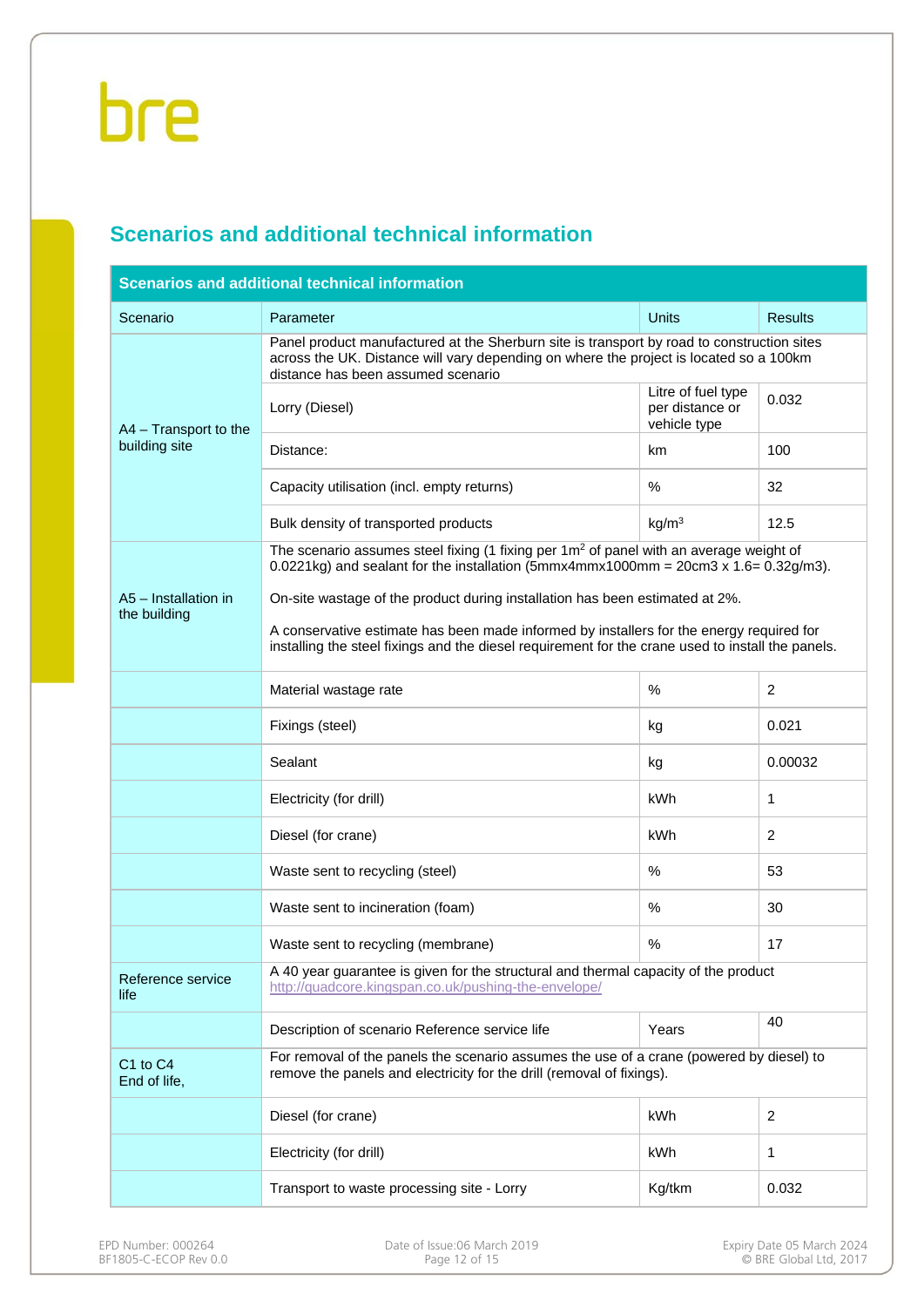| <b>Scenarios and additional technical information</b> |                                                                                                                                                                                                                                                                                                                                                                                                                                                                                                                                                                                                                                                                                                                                                                                                                                                                                                                                                                                                                                                                               |              |                |  |  |  |  |
|-------------------------------------------------------|-------------------------------------------------------------------------------------------------------------------------------------------------------------------------------------------------------------------------------------------------------------------------------------------------------------------------------------------------------------------------------------------------------------------------------------------------------------------------------------------------------------------------------------------------------------------------------------------------------------------------------------------------------------------------------------------------------------------------------------------------------------------------------------------------------------------------------------------------------------------------------------------------------------------------------------------------------------------------------------------------------------------------------------------------------------------------------|--------------|----------------|--|--|--|--|
| Scenario                                              | Parameter                                                                                                                                                                                                                                                                                                                                                                                                                                                                                                                                                                                                                                                                                                                                                                                                                                                                                                                                                                                                                                                                     | <b>Units</b> | <b>Results</b> |  |  |  |  |
|                                                       | Distance to waste processing site                                                                                                                                                                                                                                                                                                                                                                                                                                                                                                                                                                                                                                                                                                                                                                                                                                                                                                                                                                                                                                             | km           | 100            |  |  |  |  |
|                                                       | Capacity utilisation: to waste processing site                                                                                                                                                                                                                                                                                                                                                                                                                                                                                                                                                                                                                                                                                                                                                                                                                                                                                                                                                                                                                                | $\%$         | 32             |  |  |  |  |
|                                                       | Electricity to separate steel and insulation                                                                                                                                                                                                                                                                                                                                                                                                                                                                                                                                                                                                                                                                                                                                                                                                                                                                                                                                                                                                                                  | <b>kWh</b>   | 0.81           |  |  |  |  |
|                                                       | Waste to recycling (steel)                                                                                                                                                                                                                                                                                                                                                                                                                                                                                                                                                                                                                                                                                                                                                                                                                                                                                                                                                                                                                                                    | $\%$         | 53             |  |  |  |  |
|                                                       | Waste to incineration (foam)                                                                                                                                                                                                                                                                                                                                                                                                                                                                                                                                                                                                                                                                                                                                                                                                                                                                                                                                                                                                                                                  | %            | 30             |  |  |  |  |
|                                                       | Waste to Recycling (membrane)                                                                                                                                                                                                                                                                                                                                                                                                                                                                                                                                                                                                                                                                                                                                                                                                                                                                                                                                                                                                                                                 | $\%$         | 17             |  |  |  |  |
| Module D                                              | It is envisaged that end of life panels can be disassembled (i.e. separated into the foam and<br>the steel components), with the steel components being used as scrap steel input in the<br>manufacture of steel in secondary steel production using the electric arc furnace (EAF)<br>method. The manufacture of secondary steel using EAF method displaces the production of<br>the equivalent quantity of primary steel using the blast furnace (BOF) method, and by<br>implication the need for virgin iron ore.<br>This benefit (avoided impacts) arising from the potential reuse of the steel components of end<br>of life insulation panels has therefore been modelled and reported per quantity of scrap steel<br>obtained from 1 m2 of panel in this EPD. The relationship between the quantity of secondary<br>steel that can be obtained from 1 unit of scrap steel through the EAF method, and the avoided<br>BOF process including the equivalent quantity of virgin iron ore that is therefore saved is<br>described in a publication by Leroy et al. (2014). |              |                |  |  |  |  |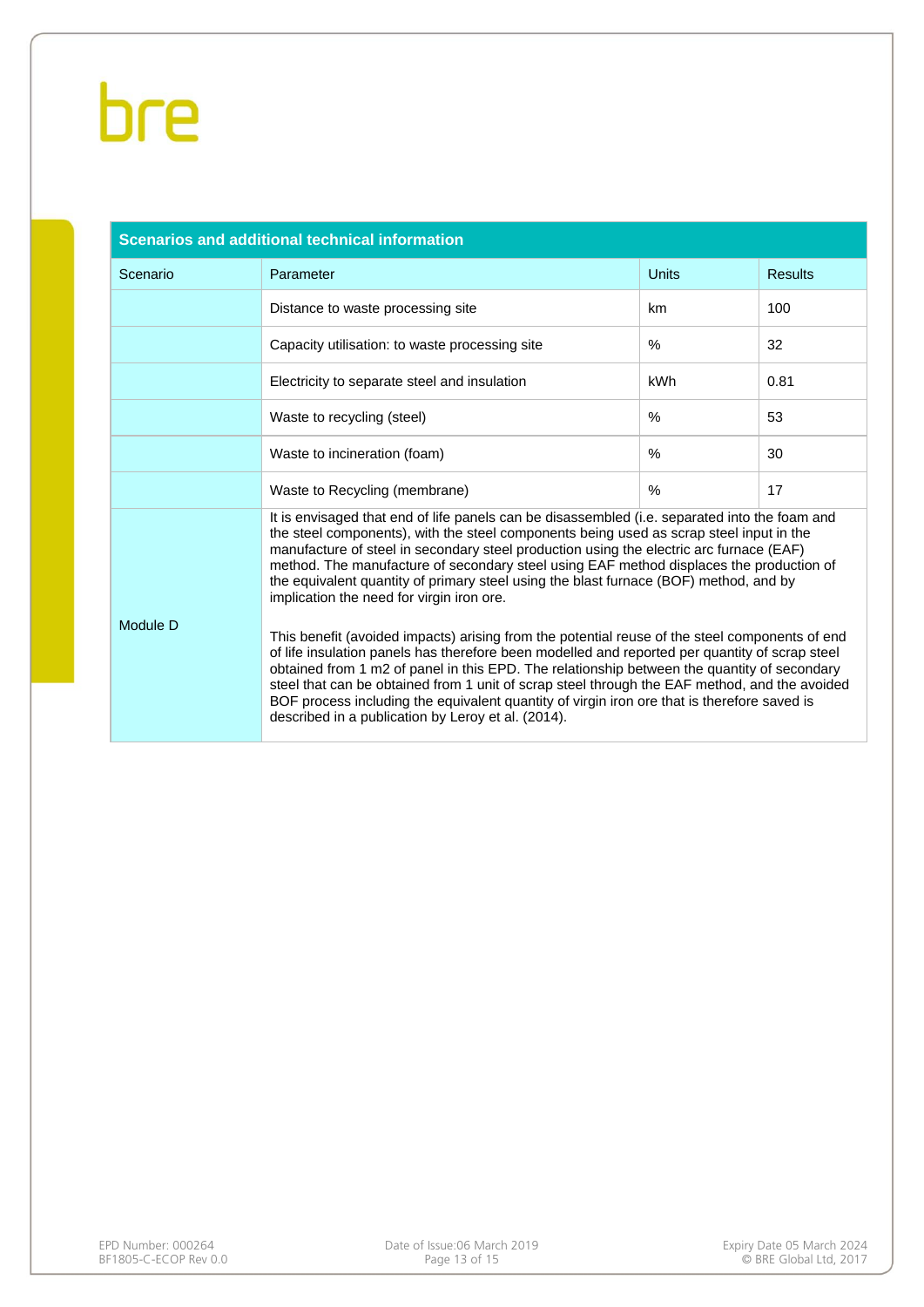#### **Summary, comments and additional information**

#### **Sustainability Policy**

Incorporate the ethos of sustainability into the vision and values of the organisation;

- 1. Continually improve operational performance through the setting of long term objectives and targets related to sustainability and review progress regularly;
- 2. Comply with and aim to exceed applicable legal and policy requirements related to the environmental and social aspects of the organisation;
- 3. Optimise energy and raw material usage and prevent or minimise pollution and environmental damage;
- 4. Continually monitor sustainability performance and actively communicate progress, in the form of a regular published Sustainability Report, using the Global Reporting Initiative (GRI) guidelines;
- 5. Communicate and actively promote awareness and acceptance of our sustainability policy to everyone working for or on behalf of the organisation (including employees, shareholders, suppliers/sub-contractors and customers);
- 6. Ensure employees are given adequate training in sustainability issues and are fully involved in helping deliver the Sustainability Vision and Policy;
- 7. Implement a Code of Conduct and supporting Sustainability Guidelines for key suppliers and contractors and other interested parties to ensure they comply with the Kingspan Insulated Panels' Sustainability Policy.

#### **Environmental Policy**

- 1. Comply with all environmental legislation;
- 2. Commit to the continual improvement and minimisation of environmental impact in all areas of our activities in line with best practice principles;
- 3. Commit to conduct our business in a manner that will prevent pollution and demonstrate respect for the environment;
- 4. Fully cooperate with any government agencies in finding solutions to environmental problems, resulting from our activities;
- 5. Manage an effective environmental documentation system to comply with the requirements of ISO 14001;
- 6. Provide environmental training for all employees, promote individual and collective respect and responsibility for the environment;
- 7. Maintain company and departmental monitoring programmes to ensure compliance with our policy, objectives and targets programme in line with our 'Reduce, Reuse, Recycle' ethos.

#### **References**

BSI. Sustainability of construction works – Environmental product declarations – Core rules for the product category of construction products. BS EN 15804:2012+A1:2013. London, BSI, 2013.

BSI. Environmental labels and declarations – Type III Environmental declarations – Principles and procedures. BS EN ISO 14025:2010 (exactly identical to ISO 14025:2006). London, BSI, 2010.

BSI. Environmental management – Life cycle assessment – Principles and framework. BS EN ISO 14040:2006. London, BSI, 2006.

| EPD Number: 000264    | Date of Issue:06 March 2019 | Expiry Date 05 March 2024 |
|-----------------------|-----------------------------|---------------------------|
| BF1805-C-ECOP Rev 0.0 | Page 14 of 15               | © BRE Global Ltd. 2017    |
|                       |                             |                           |